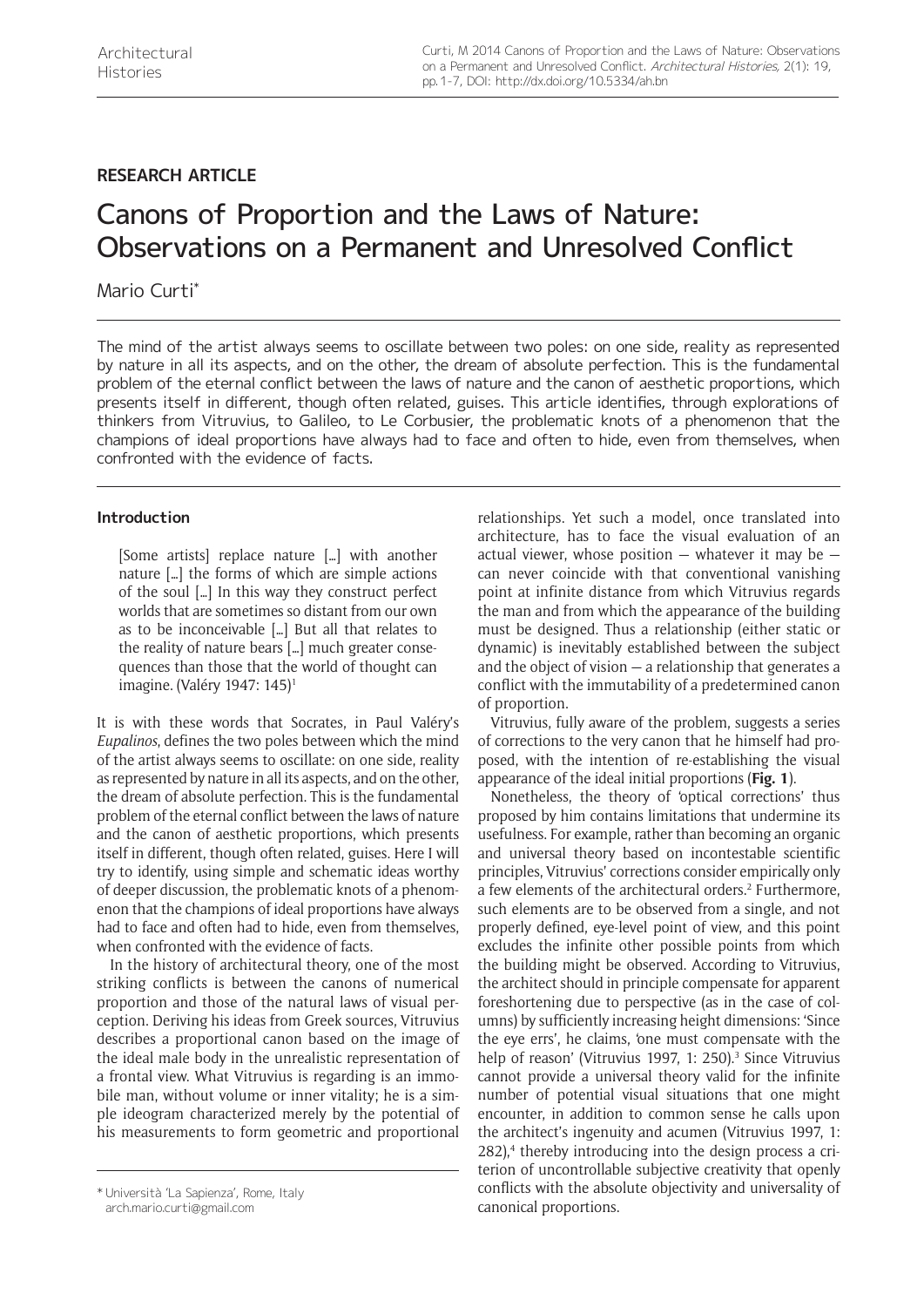

**Figure 1:** A study of the optical distortions described by Vitruvius in the interpretation by Cesare Cesariano in his Vitruvius edition. Reprinted from: *Vitruvio. De Architectura translato [...] commentato et affigurato da Caesare Caesariano*. Como, 1521, p. lx.

We are dealing here with the obstacle encountered by most Renaissance interpretations of *De architectura*, specifically those influenced by Platonic thought, which regards proportion as the general rule of the cosmos.<sup>5</sup> At the very moment in which visual perception alters each principle of proportion, Neo-Platonists, following their master, tend to dismiss the problem, even if raised by the authority of Vitruvius. For the Neo-Platonists, in fact, the distortion of appearances can be regarded solely as the consequence of the corruption of reality produced by the senses.

It is no accident that the matter of optical corrections is practically ignored in a large part of the classical architectural literature, starting with Leon Battista Alberti's *De re*  aedificatoria (Curti 2003).<sup>6</sup> This can be regarded as a case of veritable self-censorship. Daniele Barbaro, however, cannot censor himself on the topic of optical corrections because he is commenting on Vitruvius, who devotes much attention to the subject in his treatise. Thus Barbaro cannot refrain from expressing his critical judgment. It is highly significant that Barbaro, the most learned commentator on Vitruvius, recalling Plato, considers perspective distortion not a simple and natural mode of visual perception, but rather an actual 'affliction' — an 'ailment' — through which true proportion is 'cheated and betrayed'; he claims then that it has to be 'treated' with the thaumaturgic powers of Reason and of Art, which, being universal, are not 'subordinate to the human senses' (Barbaro 1567: 133).



**Figure 2:** A study by Dürer of the proportions of the human body. Reprinted from: *Di Alberto Durero [...] della simmetria dei corpi humani Libri Quattro*. Venice, 1591, p. 108.

Problems associated with the visual translation of proportional relationships are found not only with architects but with all artists devoted to the representation of man. The human body, regarded by all the followers of Vitruvius and many others as the repository *par excellence* of proportional perfection, should for consistency manifest its proportions even when reproduced in diverse dynamic situations.<sup>7</sup> This is the problem addressed by Leonardo da Vinci in his *Treatise on Painting*, where he expands upon motifs that provoke changes in man's measures when they are determined either by the movement of limbs or the physical deformity caused by age (Leonardo da Vinci 1890, III: 13–172). This is the same problem, though in somewhat different form, that Albrecht Dürer confronts in the *Four Books on Human Proportion* (**Fig. 2**), where he examines the human body in dynamic states of disequilibrium, thus acknowledging variables seen from a biological point of view (Dürer 1528: Book IV). Still, both artists have to give up their efforts to establish canons of 'visual proportion', since such canons cannot easily be described with unique numerical terms or simple geometrical diagrams if they are to describe the various dynamic states of the human body.

This difficulty would later be explicitly acknowledged and accepted by Vincenzo Danti, a sculptor and admirer of Michelangelo, who claims that in painting and sculpture 'no rule has ever been formulated […] above all for the human figure', that may have 'fixed proportions, since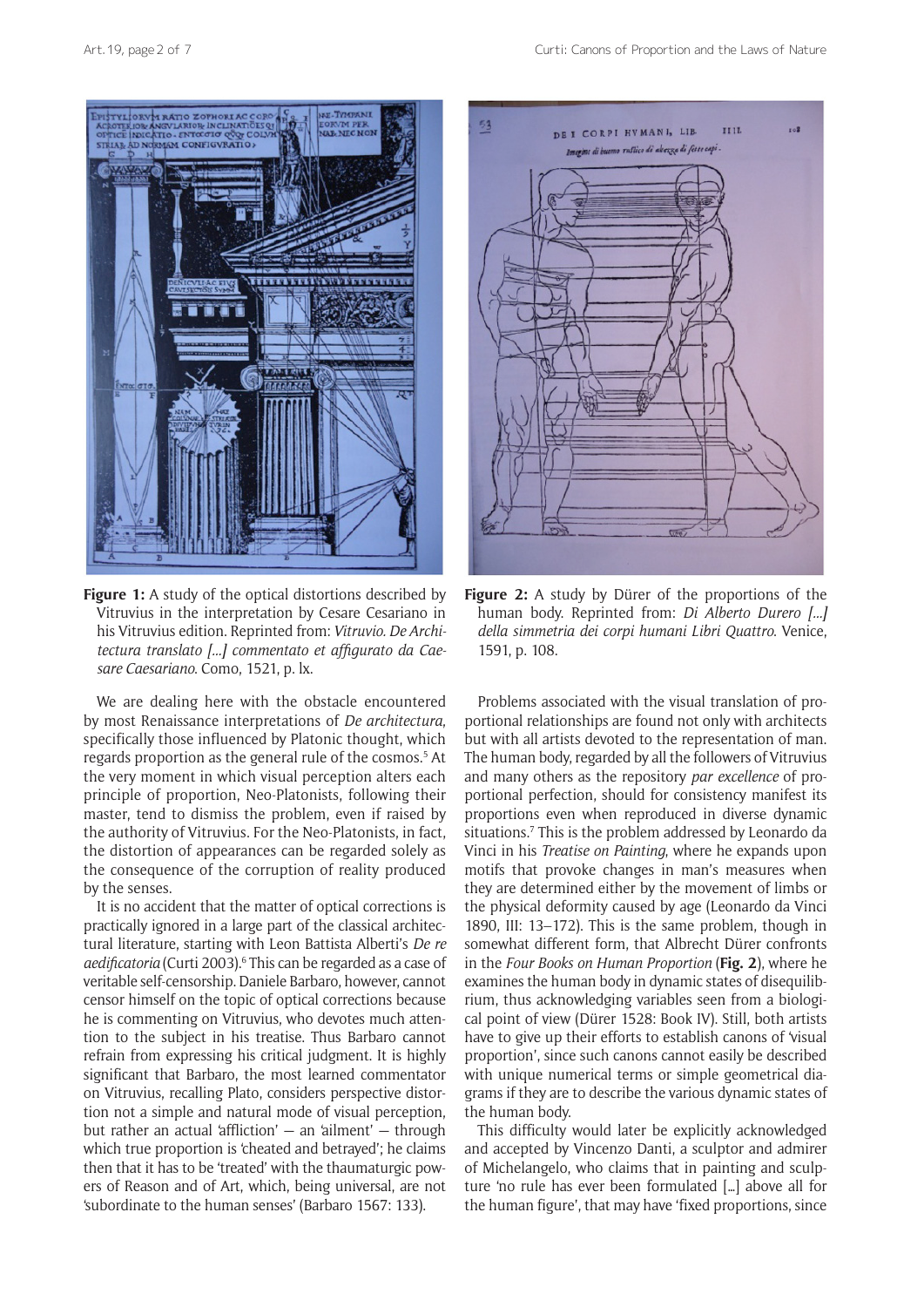all its members vary in length and size while in motion' (Danti 1960: 237).<sup>8</sup> Gian Paolo Lomazzo similarly maintains that solely 'the eye combined with the human intellect, guided by the art of perspective, must be the rule and the judge of painting and sculpture' (Lomazzo 1974: 217). In the late *Cinquecento*, then, the natural behavior of visual perception begins to triumph in the debate over the abstract canons of proportion; Michelangelo had already deemed the whole question pointless when he claimed that the artist should trust only the sense of proportion that he has 'in his eyes' — that is, the entirely sensorial experience that he has developed and that has emerged within him  $-$  as a sort of second nature.<sup>9</sup>

The most significant and representative case of the conflict between nature and canons, based on scientific rather than abstract considerations, is the one that arises in the relationship between proportions, building materials, and the dimensions of a building, a problem that Galileo Galilei studied, laying the groundwork for a true and proper science of construction. The act of building in a statically correct way, properly taking into account the physical characteristics of the materials used, is selfconsciously at the heart of the *Discorsi*, Galileo's scientific *magnum opus*, published at Leiden in 1638 (Galilei 1990).

One of the axioms common to all canons of proportion is their alleged invariability in any situation, independent of the physical dimensions of the building to which they are applied, the materials used in its construction, or the movement of the observer. Hints of a critical attitude toward this axiom, however, already appear in Vitruvius, in his discussions of war machines and related models necessary for their construction. Vitruvius maintains that some machines 'built on a large scale from small models turn out to be efficacious; some […] instead, independent of their models, become autonomous forms, and last, some that seem identical to their models break as soon as they are made larger' (Vitruvius 1997, 2: 1358).<sup>10</sup>

In an epoch when the design process was primarily through the production of reduced-scale models, which follows the medieval tradition and which Alberti confirms, the problem noted by Vitruvius clearly played a crucial role from both a theoretical and practical point of view.11 Even if the 'smaller machine' (the model) could be considered perfect in its proportions, it could not be demonstrated that these same proportions guaranteed a proper static working of the 'larger machine' (i.e. the building), constructed on a different scale and with different materials than those used in the design model. Thus no plausible explanation could be given for the collapse of many buildings.

Awareness of this problem is revealed by two sixteenthcentury authors with completely different educations and practical interests. One is Luca Pacioli, a staunch champion of the golden section. Indeed, despite it being merely a mathematical proportion previously formalized by Euclid, Pacioli turns the golden section into a totalizing virtue, a savior of nature and of man's destiny, thus extending its capabilities beyond all reasonable limits (Pacioli 1509). The other is Bonaiuto Lorini, a military engineer foreign to the world of esoteric speculation



**Figure 3:** Variations in the proportions of a man's bone in relation to his build. Reprinted from: Galileo Galilei, *Discorsi e dimostrazioni matematiche intorno a due nuove scienze*. Turin, 1990, p. 141.

(Lorini 1597). Both, however, write clearly of the danger of buildings collapsing even after having been studied in models constructed with what had been deemed a perfect canon of proportions.12

Structural failures were generally attributed to generic problems such as imperfect materials, and were thus blamed totally on unforeseen and accidental causes rather than the way the building had been designed. The presence of this widespread belief is confirmed by Galileo himself in the opening of his *Discorsi*, where he expressly and repeatedly criticizes the empirical and false theory behind the idea of supposedly imperfect materials (Galilei 1990: 12–13). This attitude is most likely due to the surviving presence of the influence of Neo-Platonic ideology, which, as seen in Barbaro's writings on perspective, attributed to the shortcomings of the sensory world the cause of every known anomalous phenomenon in nature.

Galileo first describes the solution to the question of the invariability of proportions by analyzing the physical properties of materials subjected to forces of varying intensity and from various directions. Dismissing all alleged cases of the 'imperfection of material' as misleading, Galileo demonstrates that a machine built from the same materials and with the same proportions as its model is less resistant than the model, because the larger it is the weaker it is, inherently. Galileo arrives at this conclusion by considering, among other cases, a very particular 'machine', the human body  $-$  ironically the very one that had long been regarded as the supreme expression of absolute and invariable proportional relationships. Well known is the drawing of the bone from a human limb that Galileo uses as an example of his theory, pointing out that 'he who wishes to retain in a huge giant the same proportions as those of the limbs of a man of average height, must either find material for his bones that is that much more durable and resistant, or admit that his strength will be proportionally much weaker than that of men of average height' (Galilei 1990: 141) (**Fig. 3**).

After Galileo, the final blow to the concept of absolute and invariable proportions might have been dealt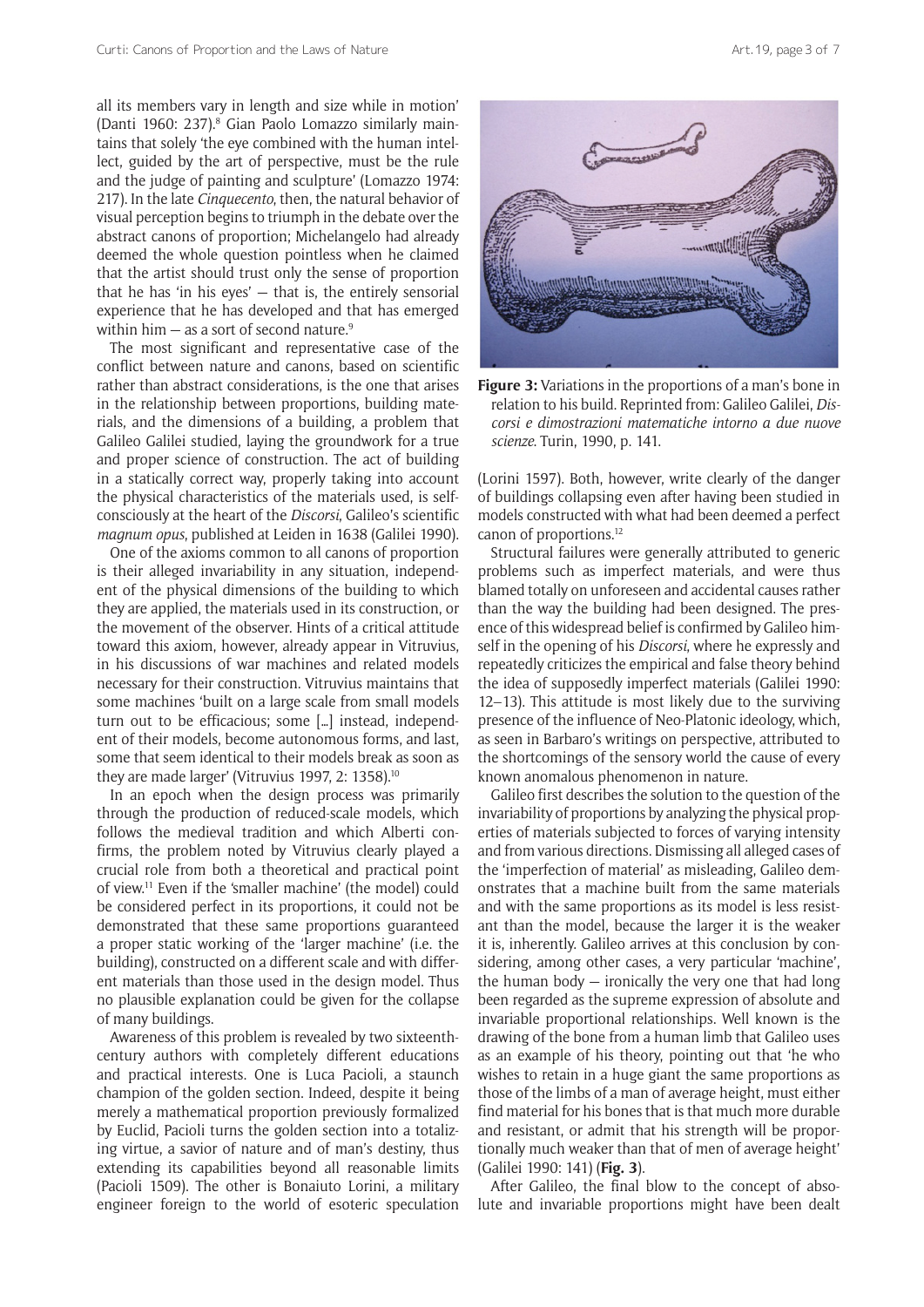

**Figure 4:** The proportions of the five orders of architecture according to Claude Perrault. Reprinted from: Claude Perrault, *Ordonnance des cinq espèces de colonnes*. Paris, 1683, p. 34.

by Claude Perrault, this time through the comparison between canons of proportion and the natural laws that condition the workings of the human psyche (**Fig. 4**).

His comparison did not have that devastating effect for a variety of reasons. Nevertheless, Perrault dealt a severe blow to classical theories, which were still dominant in the various academies of architecture in Europe, especially in the Académie Royale d'Architecture, then directed by François Blondel, placing them very much in doubt. According to Perrault, via a sort of progressive collective mental adaptation (called *accoutumance*) only certain proportions of the orders had prevailed in architectural tradition and had become established as those uniquely valid from an aesthetic point of view. This adaptation process, owing to particular historical and local conditions, guaranteed, as if through a process of natural selection, the survival of only certain types of proportions. These were the ones to be found in certain structures characterized by a strong 'positive' quality (such as structures bearing high canonical value), or those seemingly built in compliance with the most careful observations of the natural law of *firmitas*. According to Perrault, proportion thus loses all absolute and metaphysical value, and its importance diminishes to become a mere temporary and transient mental concept, since it is often conditioned by the natural laws of adaptation to the prevailing conditions of the surroundings.<sup>13</sup>

With Perrault the life cycle of the idea of absolute and innate proportions might have come to an end. The laws



**Figure 5:** 'Harmonic analysis' of a female face. Reprinted from: Matila C. Ghyka, *Le nombre d'or*. Paris, 1931, vol. 1, pl. 19.

of nature appeared finally to prevail over those of the canons of proportion and thus over the very idea of beauty in the classical sense. Things turned out otherwise, however, for the conflict was destined to be revived.

In the mid-nineteenth century, the idea of proportion came back in its esoteric and Pythagorean sense — now linked to the golden section — and representing again an all-encompassing vision of nature and human production. With a sort of obsessive tenacity, authors including Adolf Zeising (1854), David Hay (1856), John Pennethorne (1878), and later Henry Provensal (1904), Mathieu Lauweriks (1909), Jay Hambidge (1924) and Matila Ghyka (1931) maintain that the momentous golden section may be identified anywhere  $-$  in shells as well as in human faces (**Fig. 5**), in Gothic as well as in Greco-Roman and Renaissance buildings, regardless of their natural or artificial origins, or their modifications for various causes and exists as an underlying organizational principle.

Le Corbusier claimed that in the Modulor, which he generated through the golden section, he had found a 'measurement unit that harmonized with the human scale, universally applicable both to architecture and mechanics' (**Fig. 6**); in short, an *other* idea to rescue humanity from the mental and physical horrors of World War II (Le Corbusier 1950).

Once again the conflict between idea and nature was reintroduced, even if now interpreted only on a symbolic level. Indeed, while Le Corbusier was immersed in complicated mathematical calculations during his invention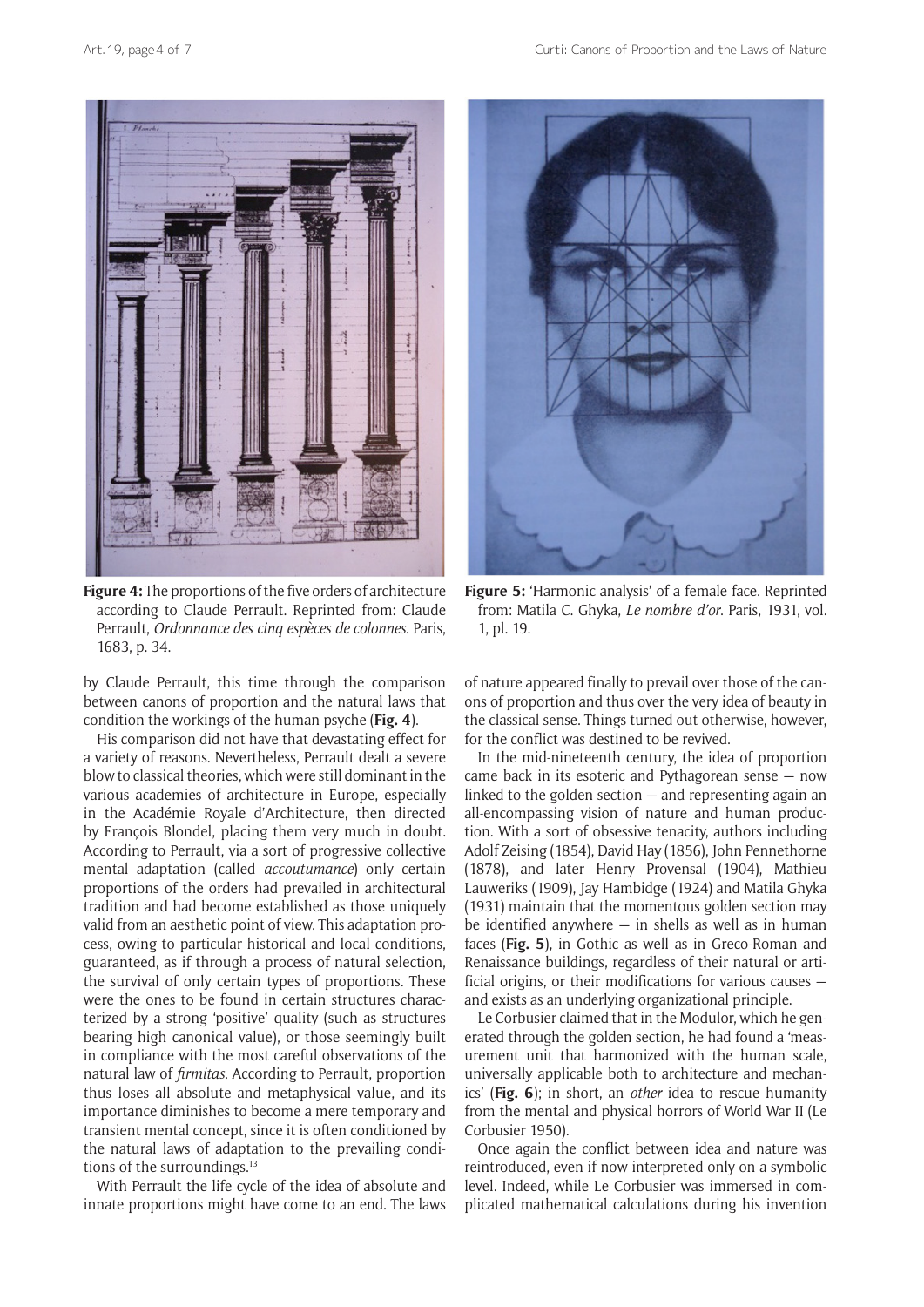

**Figure 6:** An image from Le Corbusier's *Modulor 2*. Reprinted from: Le Corbusier, *Modulor 2*. Boulogne-sur-Seine, 1955*,* p. 59.

of the Modulor, the industrial world, subject to the most ruthless of nature's laws, that of *homo homini lupus,* was busy manufacturing horrible weapons of extermination rather than producing harmony for mankind with useful objects. The sense of this open conflict between theory and experience, between utopia and reality (which Le Corbusier, because of his intellectualized infatuation, perhaps deluded himself into believing could be eliminated), is expressed lucidly by Berthold Brecht, a poet deeply engaged in social action, in an illuminating epigram where he claims, 'While the architects, bent over their drawing tables, toil over a wrong calculation, the cities of the enemy remain unharmed' (Brecht 1962: 145).

#### **Notes**

- <sup>1</sup> *Eupalinos ou l'architecte* (1921) by Paul Valéry is a living testimony to an almost dreamlike way of understanding architecture as a kind of synthesis of science, spiritualism and esotericism, which are often confused in their roles. This text had considerable influence in French intellectual circles during the twenties and thirties of the twentieth century, very likely with respect to proportion and the golden section in particular.
- <sup>2</sup> Vitruvius' theory on the causes of visual distortions is incoherent. Besides attributing distortions to purely perspectival causes, he occasionally attributes them to physical and psychological ones. Vitruvius affirms that architecture is a science (*scientia*) but regarding optical corrections does not offer the reader a proper scientific theory that is universally applicable to an infinite variety of visual situations. The scientific laws of perspective will in fact be formulated only in the late Renaissance. The attitude of Vitruvius on this subject is in

sharp contrast with the formidable scientific achievements reached during the Hellenistic period, even in the discipline of mathematics; Euclid's *Elements* being the most notable example. Perhaps Vitruvius, while deducing his theory from Hellenistic sources, is not capable, as often happens, of understanding its exact meaning, limiting himself to indications of a partial and empirical nature. On this issue, see Curti (2003). In particular, Vitruvius takes into consideration, albeit one by one, certain elements of the architectural order (above all columns and architraves) and the stylobate, but never the temple in its volumetric and structural entirety.

- <sup>3</sup> 'Ergo, quod oculus fallit, ratiocinatione est exaequandum' (Vitruvius, *De architectura* 3.3.11). All translations are by the author.
- <sup>4</sup> '[T]unc erit ut ingenio et acumine de symmetriis detractiones aut adiectiones fiant' (Vitruvius, *De architectura* 6.3.11).
- <sup>5</sup> As is known, it is primarily in the *Timaeus* that Plato explains the Cosmos as a product of precise aggregative laws governing the primary elements (earth, fire, and air), and often stemming from highly precise laws of proportion.
- <sup>6</sup> Alberti, in the ninth book of *De re aedificatoria* hints at the theme of optical corrections, but then, despite his promise of elaboration, does not discuss the topic further in the text. The passage in question reads: 'some difference is to be made between the proportions of a large building and those of a small one, which arises from the different interval that there is from the beholder's eye, which must in this case be considered as the center, to the extreme height which it surveys' (Alberti, *De re aedificatoria* 9.3).
- $7$  In addition to the followers of Vitruvius, other artists, painters and sculptors naturally regarded the human body as the ideal model of beautiful proportions. Furthermore, many artists, painters and sculptors were inclined to consider the human body, which was considered a divine creation, as a repository of perfection, from the point of view of its external features (for example, Filarete). The rediscovery during the Renaissance of Roman statuary derived from the Hellenistic period had perhaps helped to cultivate this belief. In addition, Polycleitus and his *Canon* concerning the perfect proportions of the human body, and the work of Phidias, were cited by many Roman authors (Cicero, Pliny, Quintilian, etc.) whose writings began to be recognized during the Renaissance. On the relationship between anthropomorphic proportions and their representations in moving bodies, see Curti (2006: 109–116).
- <sup>8</sup> According to Danti (1960: 237), in painting and in sculpture 'no rule has ever been established […] above all for the human figure, which seems beset by so many compositional difficulties', for the moment in which its proportions become destabilized, since all principal limbs vary in scale and length when in motion.
- <sup>9</sup> According to Vasari (1906, 7 (*Vita di Michelagnolo Buonarroti*): 270), Michelangelo maintained that an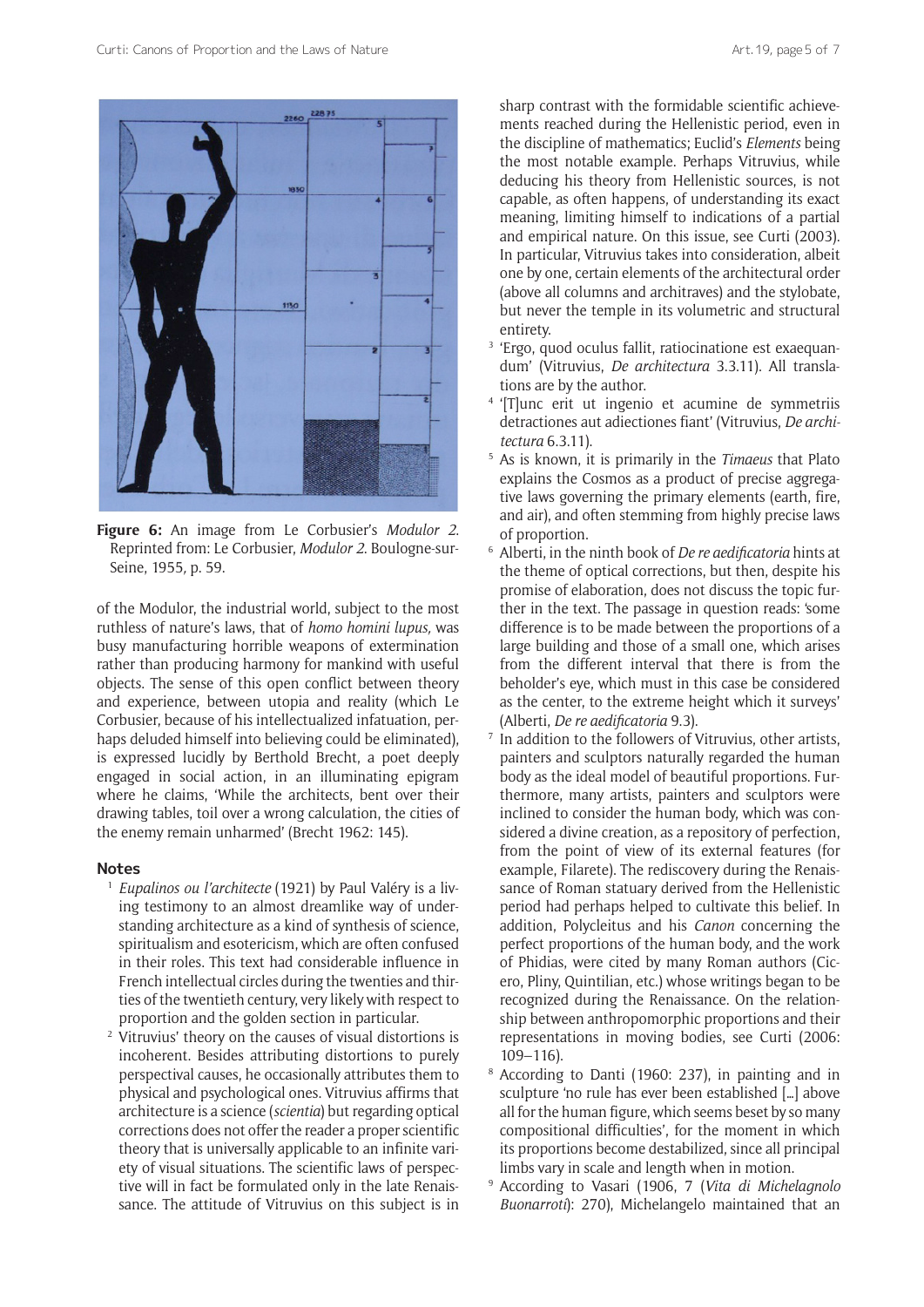architect, in order to ensure 'a certain concordance of grace in everything' ('una certa concordanza di grazia nel tutto'), should 'have compasses in his eyes and not in his hand, because the hands work and the eye judges' ('avere le seste negli occhi e non in mano, per-

- ché le mani operano e l'occhio giudica'). 10 '[S]unt alia quae exemplaribus non magnis similiter magna facta habent effectus, alia autem exemplaria non possunt habere sed per se constituuntur, nonnulla vero sunt quae in exemplaribus videntur veri similia, cum autem crescere coeperunt dilabuntur'
- (Vitruvius, *De architectura* 10.16.5). 11 Leon Battista Alberti claimed that it was necessary to design with the help of models also in order to be able to assess in one glance the complex proportions of the building being built (Alberti, *De re aedificatoria*, II.i.21).
- <sup>12</sup> Pacioli (1509) asks himself, 'che diremo de li moderni edifizii […] ordinati et disposti con varii e diversi modelli i quali all'ochio par che alquanto rendino vaghezza per lor esser piccoli, e poi nelle fabriche non regano al peso […] [e spesso] […] ruinano?' (Cf. Bruschi 1978: 77.) Lorini (1597, V I) notes that 'Nell'effettuare l'opera in forma reale non si venga a restare ingannati […] come spesso accade a quelli che confidano solo nella facilità che mostrano i modelli piccoli senza saper i necessari suoi fondamenti'.
- <sup>13</sup> On the concept of *accoutumance* in Claude Perrault, which is developed above all in *Ordonnance des cinq espèces de colonnes selon la méthode des anciens*  (Paris 1683), cf. Herrmann (1973) and Curti (2006: 150–165).

### **References**

- **Barbaro, D** (trans. and ed.) 1567 *I Dieci Libri dell'Architettura di M. Vitruvio.* Venice: de' Franceschi and Chrieger.
- **Brecht, B** 1962 *Poesie e canzoni.* Turin: Einaudi.
- **Bruschi, A** (ed.) 1978 *Scritti rinascimentali di architettura*. Milan: Il Polifilo.
- **Curti, M** 2003 'Oculus fallit: La letteratura vitruviana di fronte al problema delle correzioni ottiche'. In: Ciotta, G, Folin, M, and Spesso, M (eds.) *Vitruvio nelle cultura architettonica antica, medievale e moderna: Atti del Convegno internazionale di Genova,* 5–8.11.2001. Genoa: De Ferrari. Vol. 2: pp. 468–475.
- **Curti, M** 2006 *La Proporzione: Storia di un'idea da Pitagora a Le Corbusier*. Rome: Gangemi.
- **Danti, V** 1960 *Il primo libro del trattato delle perfette proporzioni*. [First published in Florence, 1567.] In: Barocchi, P (ed.) *Trattati d'Arte del Cinquecento*, Bari: Laterza. Vol. 1: pp. 207–269.
- **Dürer, A** 1528 *Vier Bücher von Menschlichen Proportion*, Nuremberg: Formschneider for Dürer's widow.
- **Galilei, G** 1990 *Discorsi e dimostrazioni matematiche intorno a due nuove scienze attinenti alla mechanica ed i movimenti locali*, [First published in Leiden, 1638.] ed. Giusti, E. Turin: Einaudi.
- **Ghyka, M C** 1931 *Le nombre d'or: Rites et rythmes pythagoriciens dans le développement de la civilisation occidentale*. Paris: Gallimard.
- **Hambidge, J** 1924 *The Parthenon and Other Greek Temples: Their Dynamic Symmetry*. New Haven / London: Yale University Press.
- **Hay, D R** 1856 *The Science of Beauty as Developed in Nature and Applied in Art*. London and Edinburgh: William Blackwood and Sons.
- **Herrmann, W** 1973 *The Theory of Claude Perrault*. London: A. Zwemmer.
- **Lauweriks, J L M** 1909 Ein Beitrag zum Entwerfen auf systematischer Grundlage in der Architektur. *Ring* 1(4): 25–34.
- **Le Corbusier, C-E** 1950 *Le Modulor: Essai sur une mesure harmonique a l'échelle humaine applicable universellement à l'architecture et à la mecanique*. Boulogne-sur-Seine: Editions de l'Architecture d'Aujourd'hui.
- **Le Corbusier, C-E** 1955 *Modulor 2*. Boulogne-sur-Seine: Editions de l'Architecture d'Aujourd'hui. p. 59.
- **Leonardo da Vinci** 1890 *Trattato della Pittura (condotto sul Codice Vaticano Urbinate 1270)*. Milanesi, G (ed.). Rome: Unione Cooperativa Editrice.
- **Lomazzo, G P** 1974 *Trattato dell'Arte della Pittura, Scoltura et Architettura*. [First published in Milan, 1580.] In: idem *Scritti sulle arti*. Ciardi, R P (ed.). Florence: Marchi and Bertolli. Vol. 2.
- **Lorini, B** 1597 *Delle fortificationi libri cinque*. Venice: Gio. Antonio Rampazetto.
- **Pacioli, L** 1509 *De divina Proportione*. Venice: Paganino de Paganinis.
- **Pennethorne, J** 1878 *Geometry and Optics in Ancient Architecture*. London and Edinburgh: Williams and Norgate.
- **Perrault, C** 1683 *Ordonnance des cinq espèces de colonnes*. Paris: n.p. p. 34.
- **Provensal, H** 1904 *L'art de demain*. Paris: Perrin.
- **Valéry, P** 1947 *Eupalinos.* Milan: Mondadori.
- **Vasari, G** 1906 *Le vite de' più eccellenti pittori, scultori et architettori*. [First published in Florence, 1556.] In: idem *Le opere*. Milanesi, G (ed.). Florence: Sansoni. Vols. 1–7.
- **Vitruvius** 1997 *De architectura*. Gros, P, et al. (eds.). Turin: Einaudi.
- **Zeising, A** 1854 *Neue Lehre von den Proportionen des menschlichen Körpers*. Leipzig: Weigel.